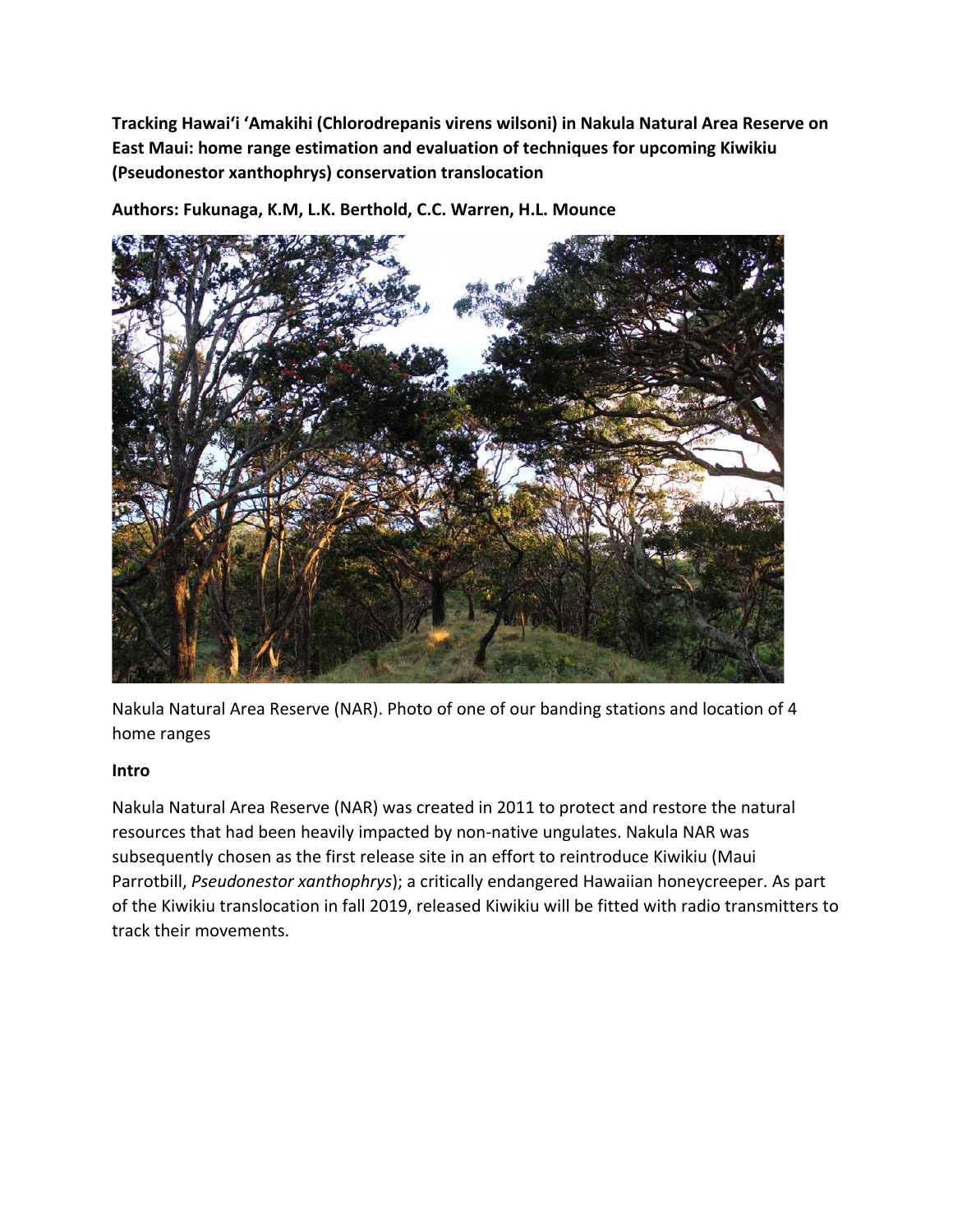

Kiwikiu (Maui Parrotbill, *Pseudonestor xanthophrys*) (PC: R. Kohley)

However, every location has its inherent challenges and radio telemetry has never been done in Nakula or with this species. In order to streamline the process for the Kiwikiu release and to gain insight into bird movements within Nakula, we monitored another honeycreeper; Hawai'i 'Amakihi (*Chlorodrepanis virens wilsoni*). We chose to monitor 'Amakihi because they are a common native honeycreeper found in Nakula and are most similar to Kiwikiu of the species remaining in Nakula. Here we give an overview of the findings from tracking 'Amakihi and any adjustments needed for tracking Kiwikiu in Nakula in the future.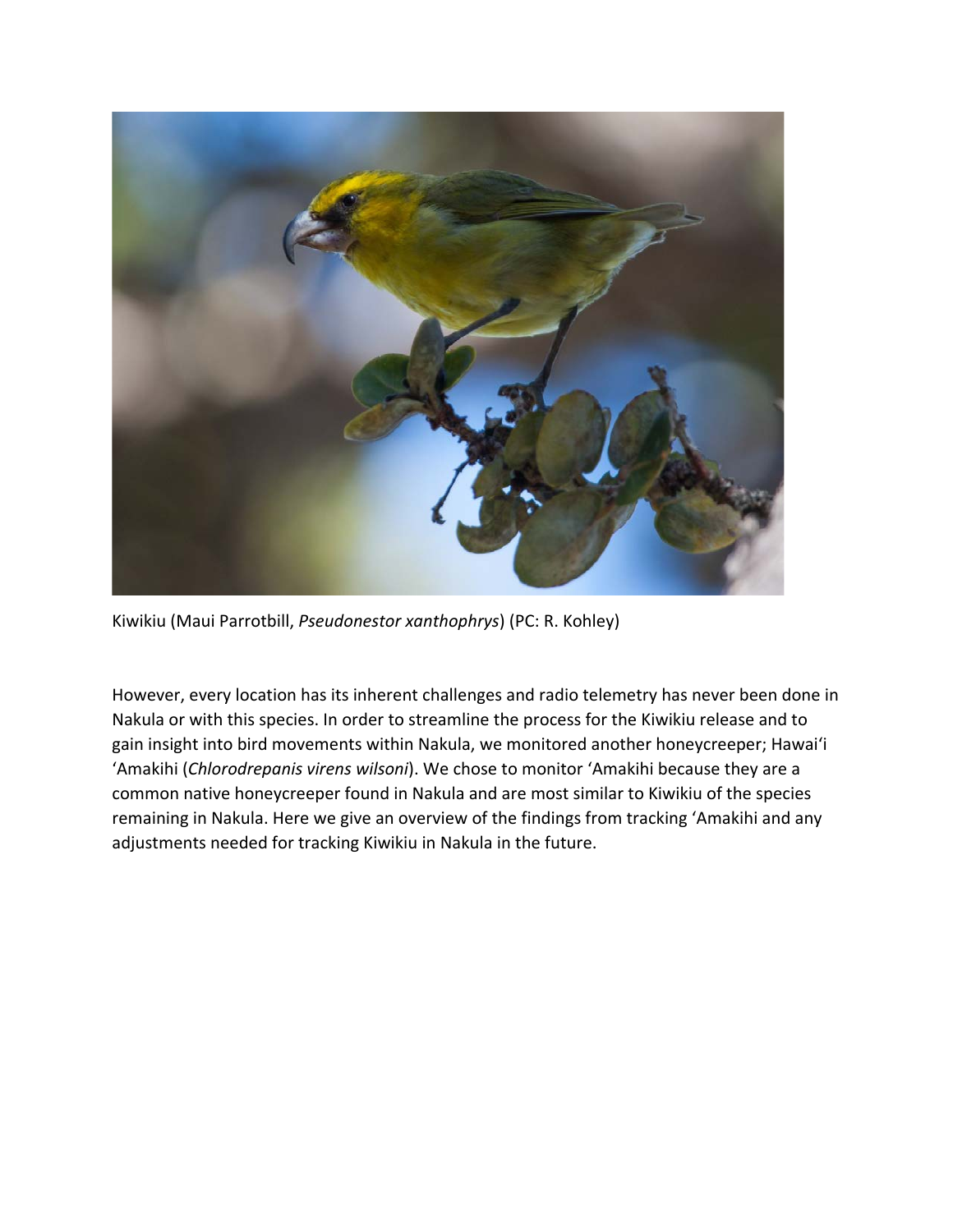

Hawai'i 'Amakihi (*Chlorodrepanis virens wilsoni*) (PC: Z. Pezzillo)

We also analyzed 'Amakihi movements and home ranges. The most recent study of 'Amakihi movement was conducted over 30 years ago on Hawaiʻi Island in the māmane-naio forests of Mauna Kea (van Riper III, 1987). Nakula is on the leeward, southern slope of Haleakalā, Maui and is a mixed 'ōhiʻa-koa mesic forest. We hypothesized that home range sizes in Nakula may differ from previously published estimates, likely reflecting variation in resource availability. Investigating 'Amakihi movements in Nakula may also shed light on the distribution of important habitat attributes in the fragmented forest.

# **Methods**

- Location: Wailaulau Unit of Nakula NAR: A 422 ac site on the south slope of Haleakalā, Maui. Hawaiʻi 'Amakihi were caught at two banding sites <1 km apart.
- Fitted 9 birds with Lotek PicoPip Ag379 radio transmitters using leg-loop harnesses and color-banded each bird.
- Cut antennas short, 2-2.5 cm beyond end of tail, as trial of possible modification for Kiwikiu.
- Three trips into Nakula from April to May 2019; 1st trip: 5 transmitters deployed and tracked, 2nd trip: 4 transmitters deployed and 8 tracked, 3rd trip: 8 birds tracked. Daily goal was to get 5 points on each bird, <5 points were taken if the birds did not leave a small area. Behavioral observations were taken as well.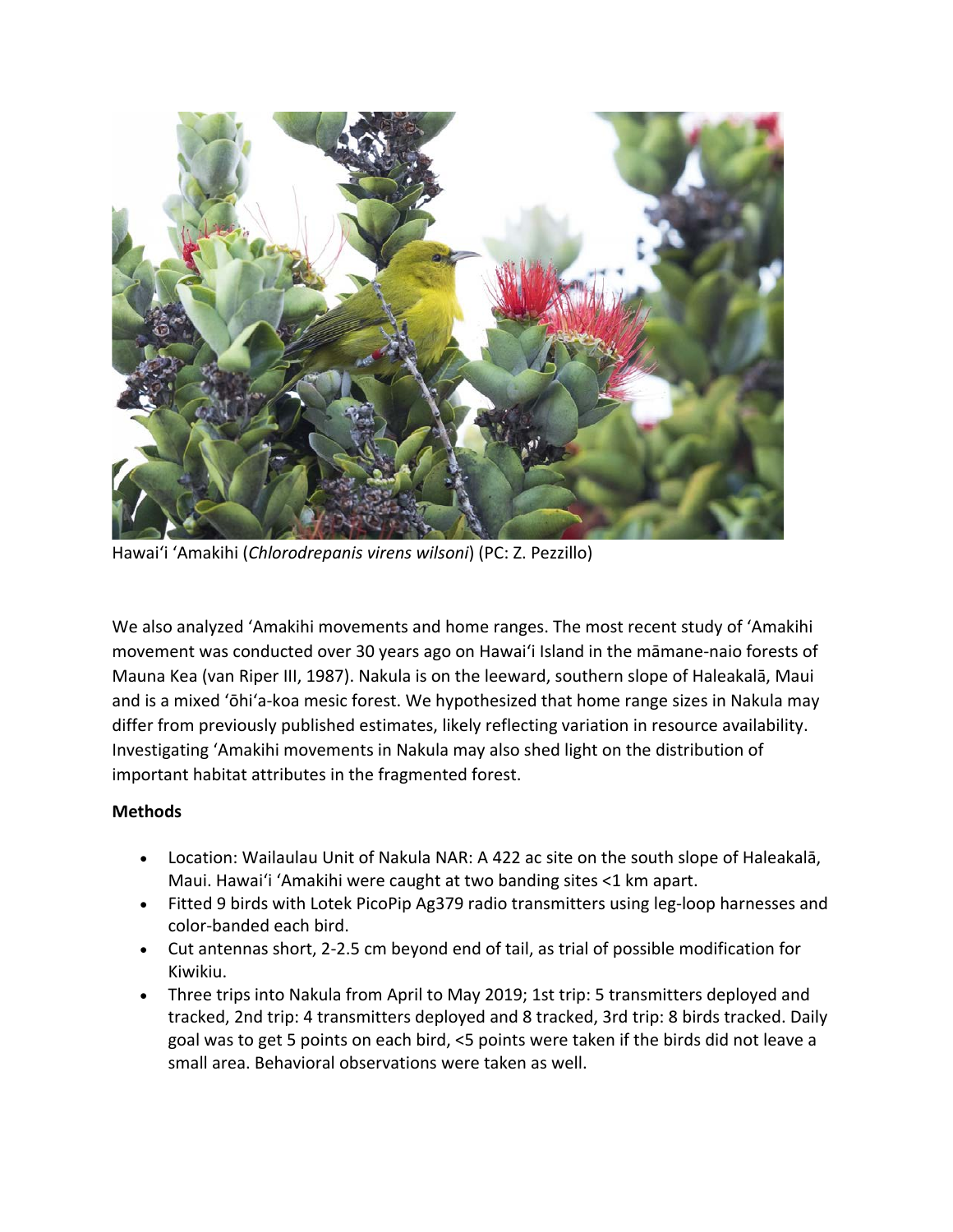• Estimated home range by using minimum convex polygons and kernel density estimator (95% isopleths) using Geospatial Modeling Environment (Version 0.7.2.0) and ArcMap 10.



Figure 1. Location of Nakula NAR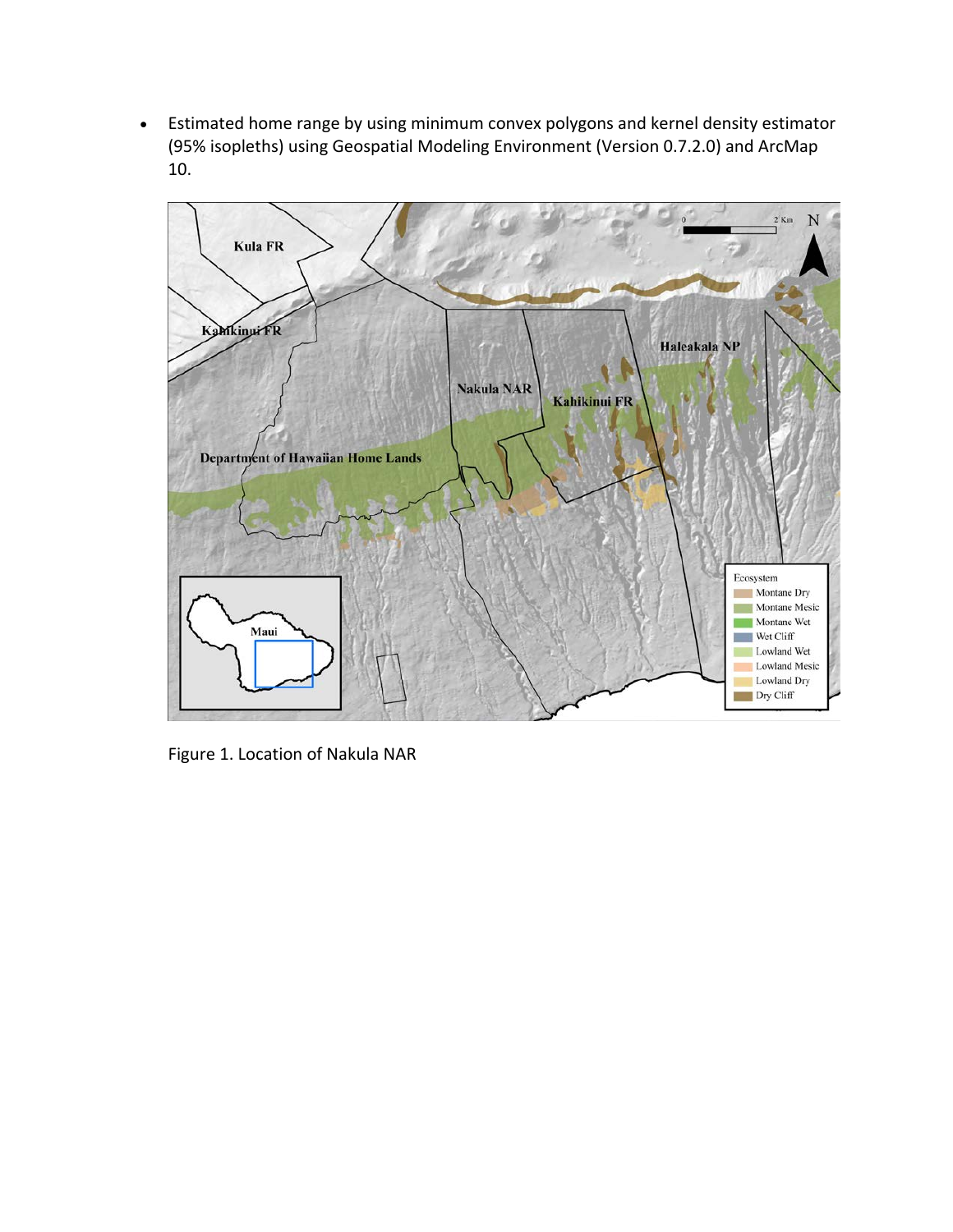

An 'Amakihi being fitted with a transmitter at our banding station (PC: Z. Pezzillo)



Chris Warren using our telemetry gear to locate a tagged 'Amakihi (PC: B. Berkowitz)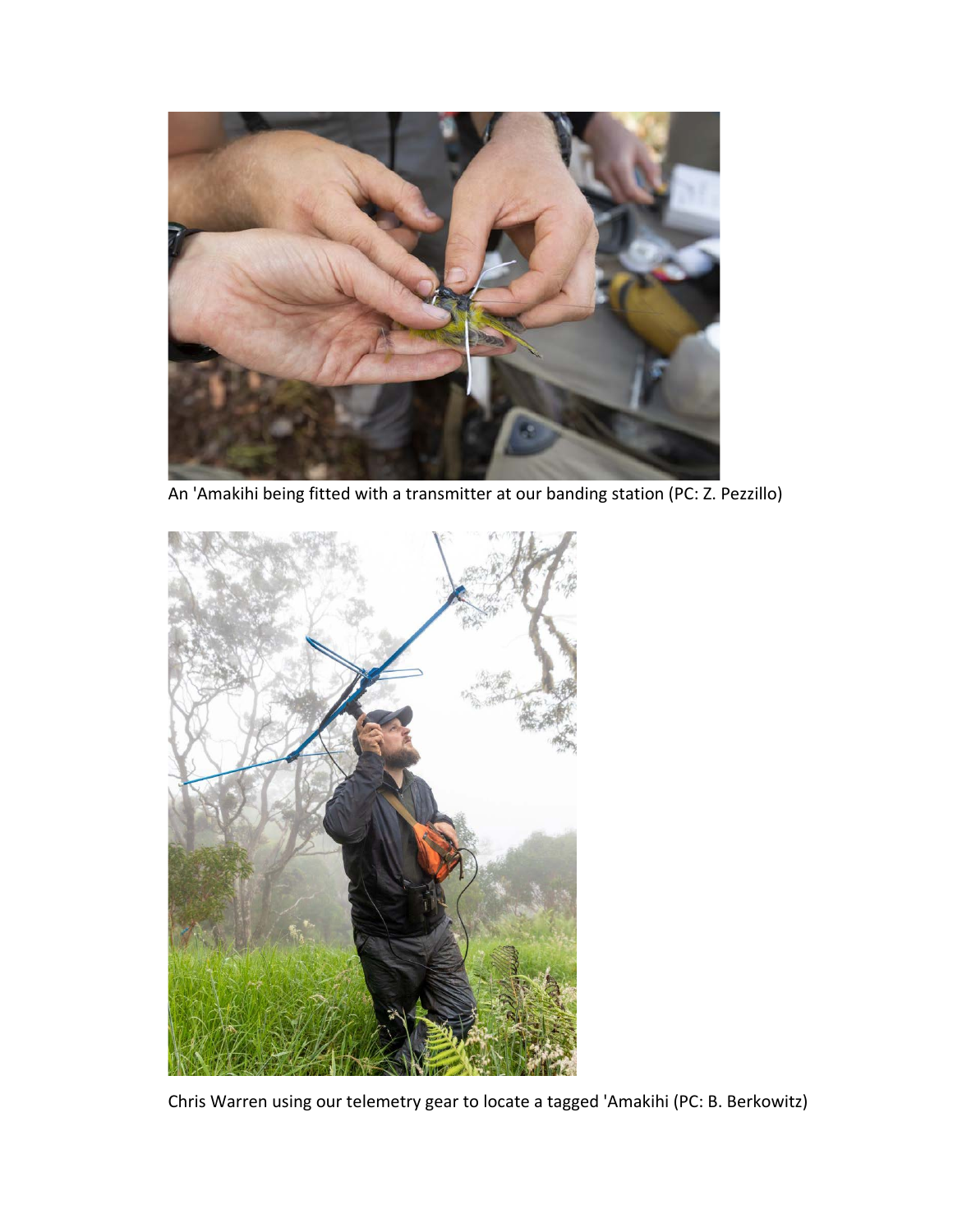## **Results**

Deployed 9 transmitters; Tracked 8 birds, 1 malfunction

Hawaiʻi ʻAmakihi statistics: 8 males, 1 female, known ages between 1 and 7+ years old (1 HY, 2 SY, 6 ASY). Two tagged birds had known banded mates, both in nest building stage.



Figure 2. Hawaiʻi ʻAmakihi home ranges created using kernel density estimator analysis (95% isopleths). Points are resights and stars are capture location.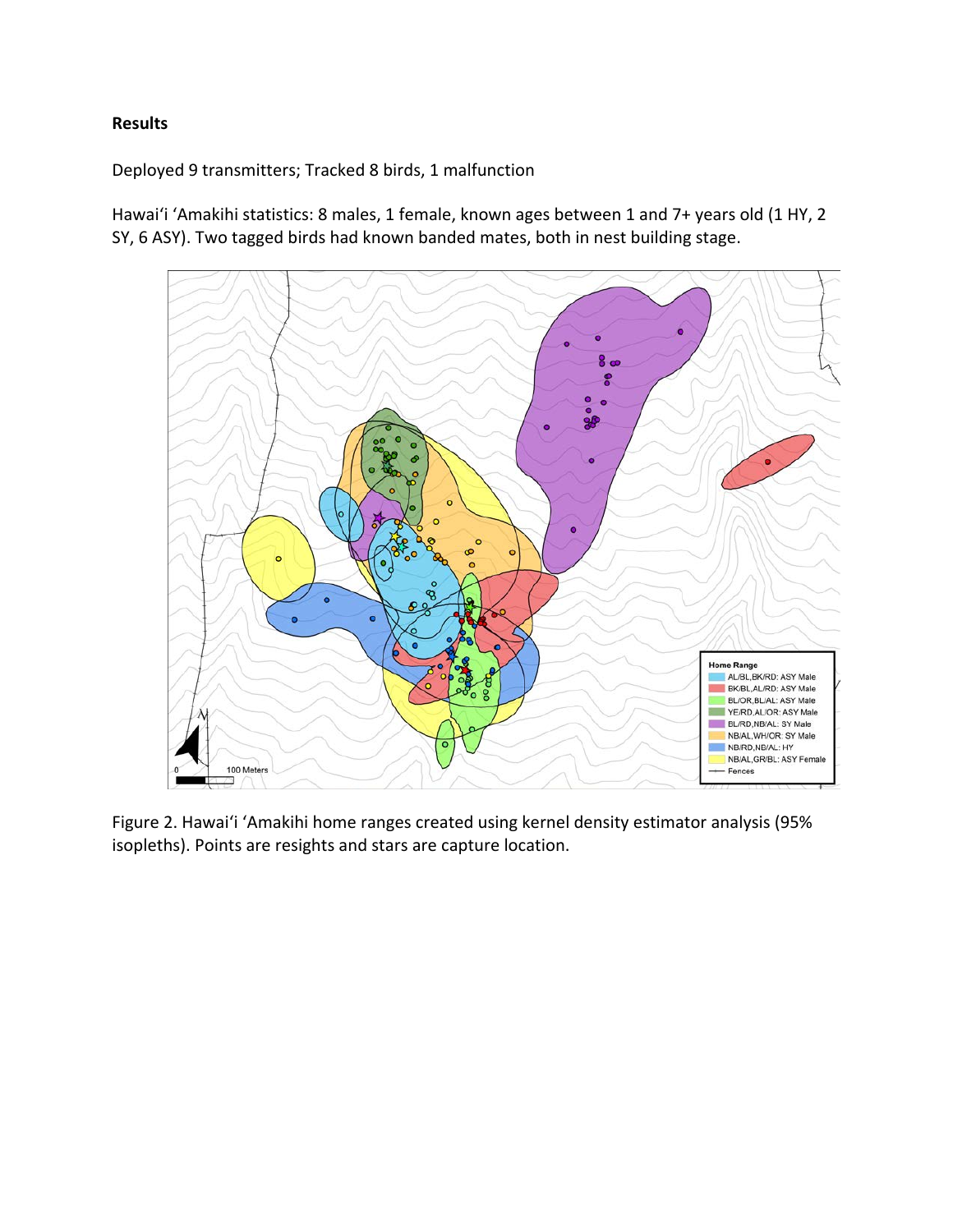| <b>Bird</b>     | <b>Number of</b><br>resights | Home range area<br>(ha) (KDE) | Home range area<br>$(ha)$ (MCP) | <b>Furthest points in</b><br>home range (m) |
|-----------------|------------------------------|-------------------------------|---------------------------------|---------------------------------------------|
| BK/BL,AL/RD     | 15                           | 4.37                          | 3.18                            | 646                                         |
| BL/OR, BL/AL    | 19                           | 1.84                          | 0.92                            | 259                                         |
| NB/AL, GR/BL    | 21                           | 13.46                         | 8.09                            | 409                                         |
| NB/RD, NB/AL 26 |                              | 5.50                          | 2.51                            | 363                                         |
| AL/BL,BK/RD     | 14                           | 3.27                          | 1.14                            | 243                                         |
| BL/RD, NB/AL    | - 23                         | 9.80                          | 8.85                            | 393                                         |
| NB/AL, WH/OR 23 |                              | 8.66                          | 3.89                            | 308                                         |
| YE/RD, AL/OR    | -24                          | 1.79                          | 1.20                            | 238                                         |
| Average         | 21                           | 6.09                          | 3.72                            | 357.38                                      |

Table 1. Sizes of home ranges for each bird as well as the average of all 'Amakihi tracked.

#### **Discussion**

Hawaiʻi ʻAmakihi home ranges:

- o Average Hawaiʻi 'Amakihi home range size had been previously reported as 0.45 ha (van Riper III 1987). We estimated home ranges in Nakula to be 8 to 13× larger (depending on methodology), averaging  $3.72 \pm 1.1$  ha (MCP) and  $6.09 \pm 1.48$  ha (KDE).
- $\circ$  The difference in home range size between our study and van Riper III (1987) can likely be attributed in part to methodology. However, these differences may also reflect variation in behavior between sites. The larger home ranges in Nakula may be the result of fragmentation of the forest requiring birds to seek out more diffuse food resources. This may be supported by several instances of individual birds taking long flights outside their "core" area seemingly to feed on a particular blooming ʻōhiʻa.

What we found for future Kiwikiu release:

- o This experiment was a successful trial of tracking honeycreepers in Nakula NAR as the future Kiwikiu reintroduction site.
- o Shorter antennas did make it harder to track; our total antenna lengths were 7-7.5 cm. Our maximum detection range was <1 km.
- $\circ$  In gulches, we would lose signal easily or the signal would bounce around. Tracking from above and looking down toward the birds was advantageous.
- $\circ$  The hatch-year we tracked may not have had a home range and may best represent how an "unanchored" bird may behave (something we may see in future released Kiwikiu).